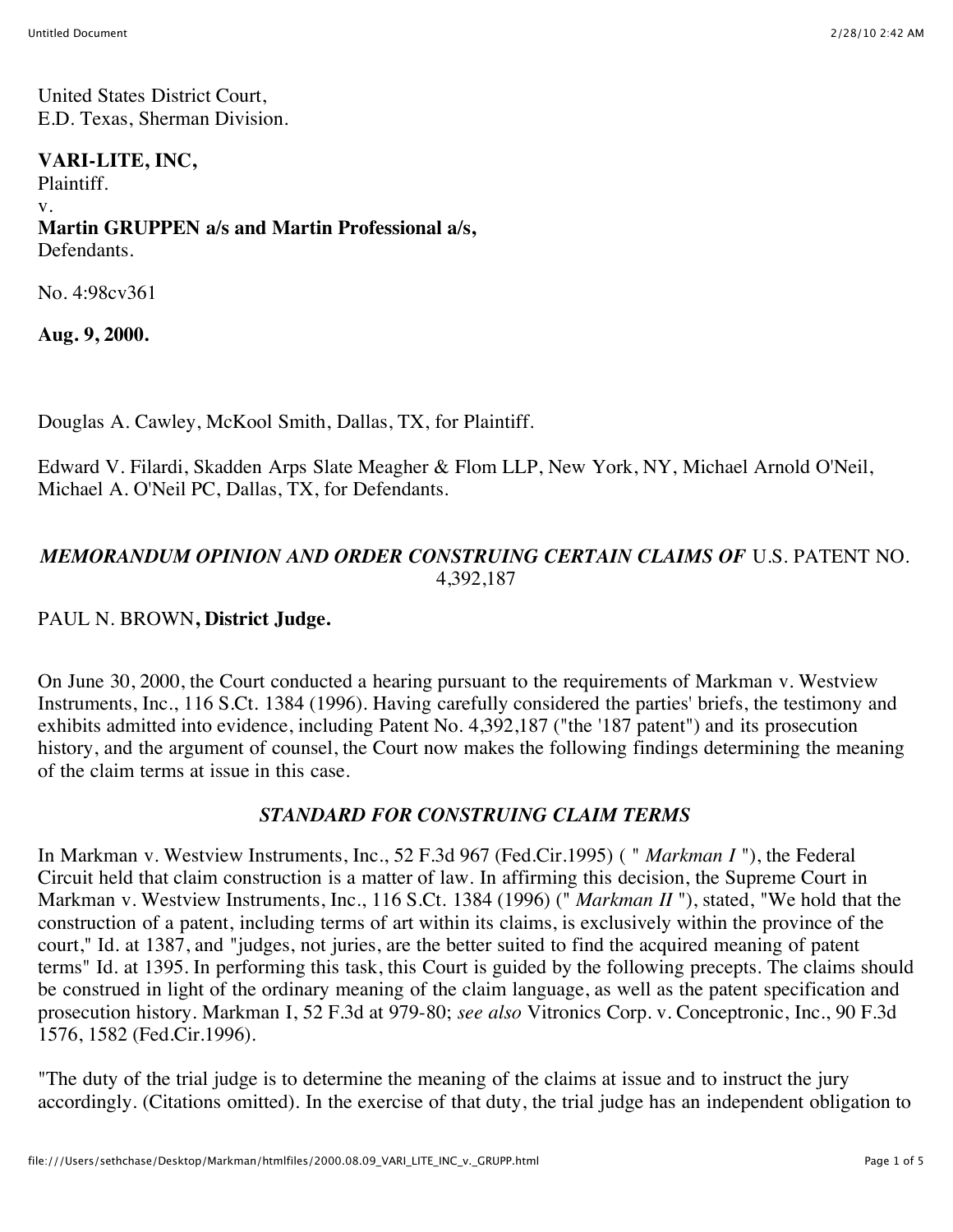determine the meaning of the claims notwithstanding the views asserted by the adversary parties." *Exxon Chemical Patents, Inc. v. Lubrizoll Corp.,* 64 F.3d 1533 (Fed.Cir.1995).

The Court should first look to the intrinsic evidence of record, that is, the patent itself, including the claims, the specification, and, if in evidence, the prosecution history. *See* Markman I, 52 F.3d at 979 and Vitronics Corp., 90 F.3d 1576. After consideration of all available intrinsic evidence, the Court may, if some genuine ambiguity in term claims remains, resort to extrinsic evidence such as expert testimony. As a general rule, patent claims must be interpreted to sustain their validity if possible. Quantum Corp. v. Rodime PLC, 65 F.3d 1577, 1584 (Fed.Cir.1995).

# *THE TERM CLAIMS AT ISSUE*

The '187 patent is for a computer controlled lighting system having automatically variable positions, color, intensity, and beam divergence. The invention relates to the lighting of a stage or theater. The owner of the ' 187 patent, Plaintiff, Vari-Lite, Inc. ("Vari-Lite"), filed this suit against Defendants, Martin Gruppen A/S and Martin Professional A/S ("Martin"), alleging that Martin is infringing its '187 patent and has asserted independent claim 6 and dependent claims 7-8, 16-19 and 21 as being infringed.

The Court has concluded that the meaning of the following claim terms which are in dispute or are of a scientific or technical nature should be determined by the Court:

"First color wheel means ..." and "Second color wheel means"

"Dichroic filter"

"Optical bandpass structure"

"Means for controlling the rotation of said motor means..

"... to position dichroic filters across the light beam to provide permutations of color emanating from each light source"

"Coded address within the transmitted information ..."

"Dimmer mechanism"

"Mechanism for varying the divergence of the light beam"

"Gobo wheel"

"Means for rotating said gobo wheel ..."

"Light intensity wheel"

"Means for rotating said light intensity wheel ..."

The Court construes these claims terms as follows.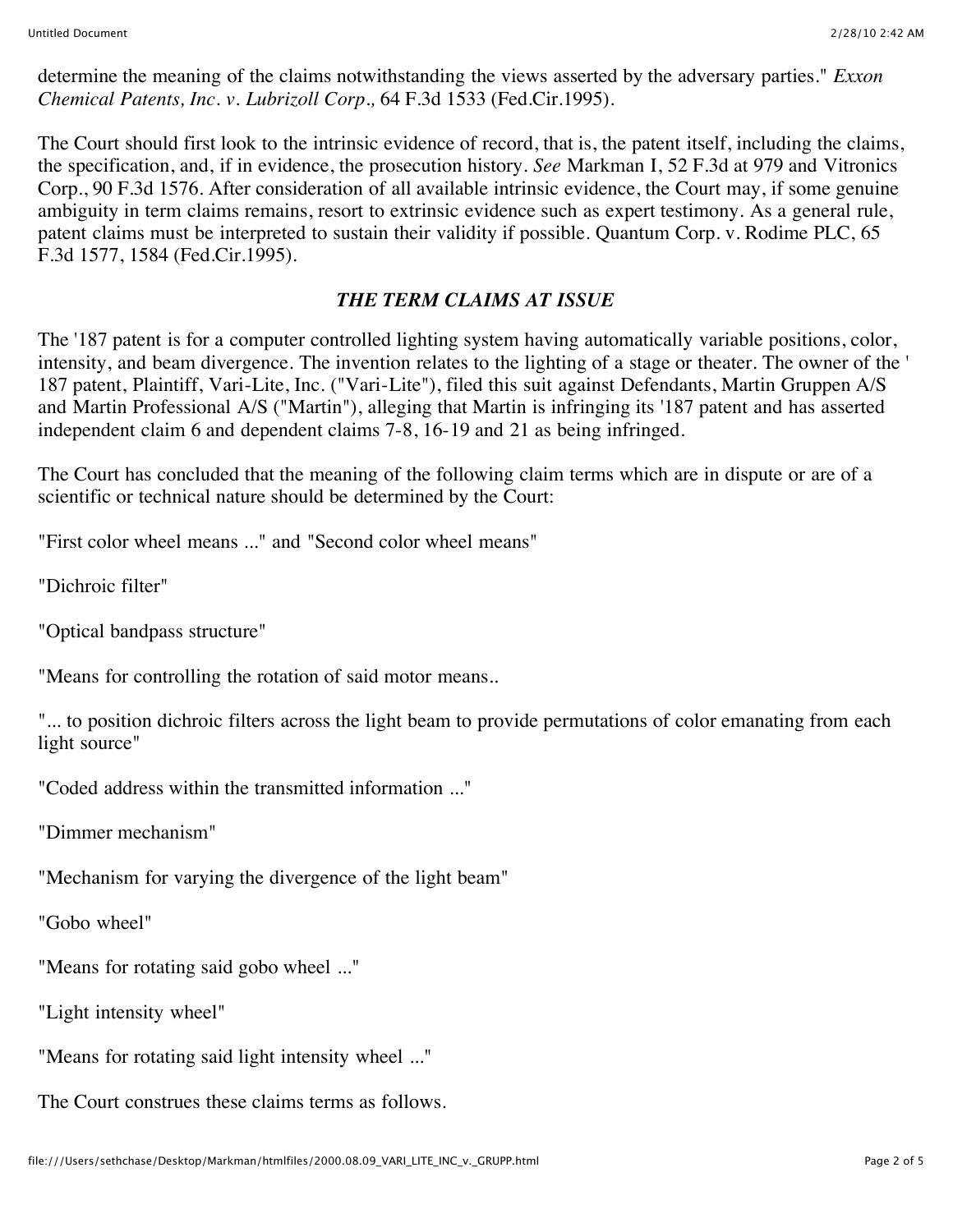#### **FIRST COLOR WHEEL MEANS ... AND SECOND WHEEL COLOR MEANS ... (Claim 6)**

The parties agree and the Court finds that while these claim elements use the word "means," they are not written in means-plus-function format. They sufficiently recite a definite structure. The limitations of 35 U.S.C. s. 112, para. 6, do not apply.

Martin asserts that even though the claim element recites that the color wheel means should have at least one dichoric filter, the defining of the term limiting it to a wheel capable of holding a single filter would be inconsistent with the ordinary meaning of the term as it is described in the patent. The Court is not persuaded.

The jury should be instructed that "color wheel means is a generally wheel or disc shaped structure adapted to have one or more dichoric filter elements at or near the rim or periphery of the wheel. The wheel and filter or filters must be arranged and positioned so that rotation of the wheel can cause a filter to be positioned across the light beam or path. A color wheel means is shown in Figures 4 and 5b of the patent and described at Column 6, lines 9 to 39."

#### **DICHORIC FILTER (Claim 6)**

The parties have no dispute over construction of the term "dichoric filter."

The jury should be instructed that "a dichoric filter is an optical filter that passes only certain frequencies, or colors of light. The frequencies of light that are not passed are reflected rather than absorbed. A description of a dichoric filter may be found at column 4, lines 33 through 49 of the patent."

#### **OPTICAL BANDPASS STRUCTURE (Claim 6)**

The parties are in sharp disagreement on how this term should be construed. Martin argues that the "optical bandpass structure" term was added to claim 6 because of a disavowal by Vari-Lite of arrangements in which the filter(s) are partially or fully disposed across the light beam, "optical bandpass structure" should be constructed to require that substantially all unfiltered, white light is prevented from bypassing the filter or filters. The Court disagrees. In determining whether an applicant for a patent has limited the scope of a claim by assertions made in support of patentability, "the relevant inquiry is whether a competitor would reasonably believe that the applicant had surrendered the relevant subject matter." Cybor Corp. v. Faz Technologies, Inc., 138 F.3d 1448, 1457. The Court has carefully reviewed the prosecution history and cannot find that the applicant for the '187 patent made a deliberate, unequivocal surrender of subject matter that would disclaim coverage of color-changing devices that were capable of fully or partially disposing a dichoric filter in the light beam. Any statements made by the applicant were not for the purpose of distinguishing Weisglass as prior art.

The jury should be instructed that "an optical bandpass structure is a structure that attenuates, or blocks, certain wavelengths of variable light while allowing other wavelengths to pass, which changes the color of the light beam."

# **MEANS FOR CONTROLLING THE ROTATION OF SAID MOTOR MEANS ... (Claim 6)**

The parties have no disagreement over the definition of this term. The Court construes this claim element as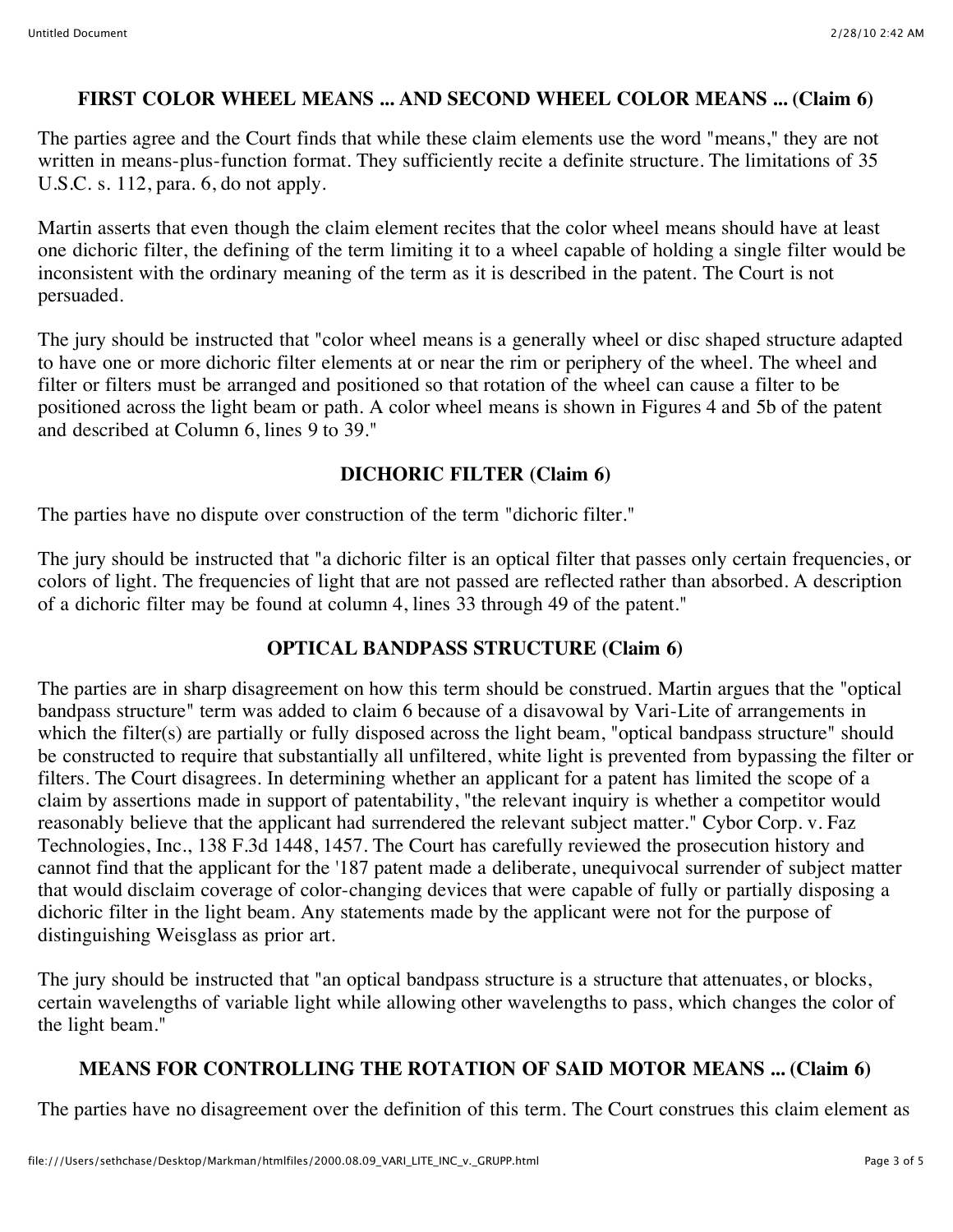a means-plus-function element. The jury should be instructed that "means for controlling the rotation of said motor means encompasses motor drivers, and equivalent structures that perform the function of controlling the rotation of the electric motors."

# **... TO POSITION DICHROIC FILTERS ACROSS THE LIGHT BEAM TO PROVIDE PERMUTATIONS OF COLOR EMANATING FROM EACH LIGHT SOURCE (Claim 6)**

Martin argues in opposition to Vari-Lite's requested construction that because of statements made by Vari-Lite with reference to the Weisglass patent in the prosecution history, this term means a finite set of discrete colors. The prosecution history does not support this conclusion.

The jury should be instructed that this claim element means "the rotation of the color wheels must provide the ability to change the color of the light beam."

# **CODED ADDRESS WITHIN THE TRANSMITTED INFORMATION ... (Claim 6)**

Martin contends that this term should be constructed as requiring transmission of an explicit address within the transmitted information. The Court finds no basis for limiting the claim to explicit addresses contained in the transmitted information as opposed to other types of addresses. The Court finds nothing in the prosecution history that would indicate that the type of addressing was ever an issue during the prosecution of the patent application.

The Court has concluded that there is no need to further construe this terminology.

## **DIMMER MECHANISM (Claim 7)**

Claim 7 is dependent on Claim 6. Martin contends that even through the word "means" is absent from the element, the claim is written in means-plus-function format. Vari-Lite argues that it is not. The Court has concluded that this element is written in means-plus-function format. No definite structure is defined. The structural language "dimmer mechanism" only defines the function.

The jury should be instructed that "dimmer mechanism" is limited to the structures described in the patent at column 6, line 52 to column 7, line 33 and equivalents thereof."

# **MECHANISM FOR VARYING THE DIVERGENCE OF THE LIGHT BEAM (Claim 8)**

Claim 8 is dependent on claim 6. The parties agree, and this Court finds, that this term should be construed as a means-plus-function claim pursuant to 35 U.S.C. s. 112, s. 6.

The jury should be instructed that "mechanism for varying the divergence of the light beam" is limited to the structure described in the patent at column 7, line 34-43 and equivalents thereof.

#### **GOBO WHEEL (Claim 18)**

Claim 18 is dependent on claim 6. The parties are in agreement on the meaning of this term.

The Court construes the term "gobo wheel" as follows: "a generally circular wheel or disc having one or more appertures containing designs or silhouettes that can be projected onto the stage." The jury should be